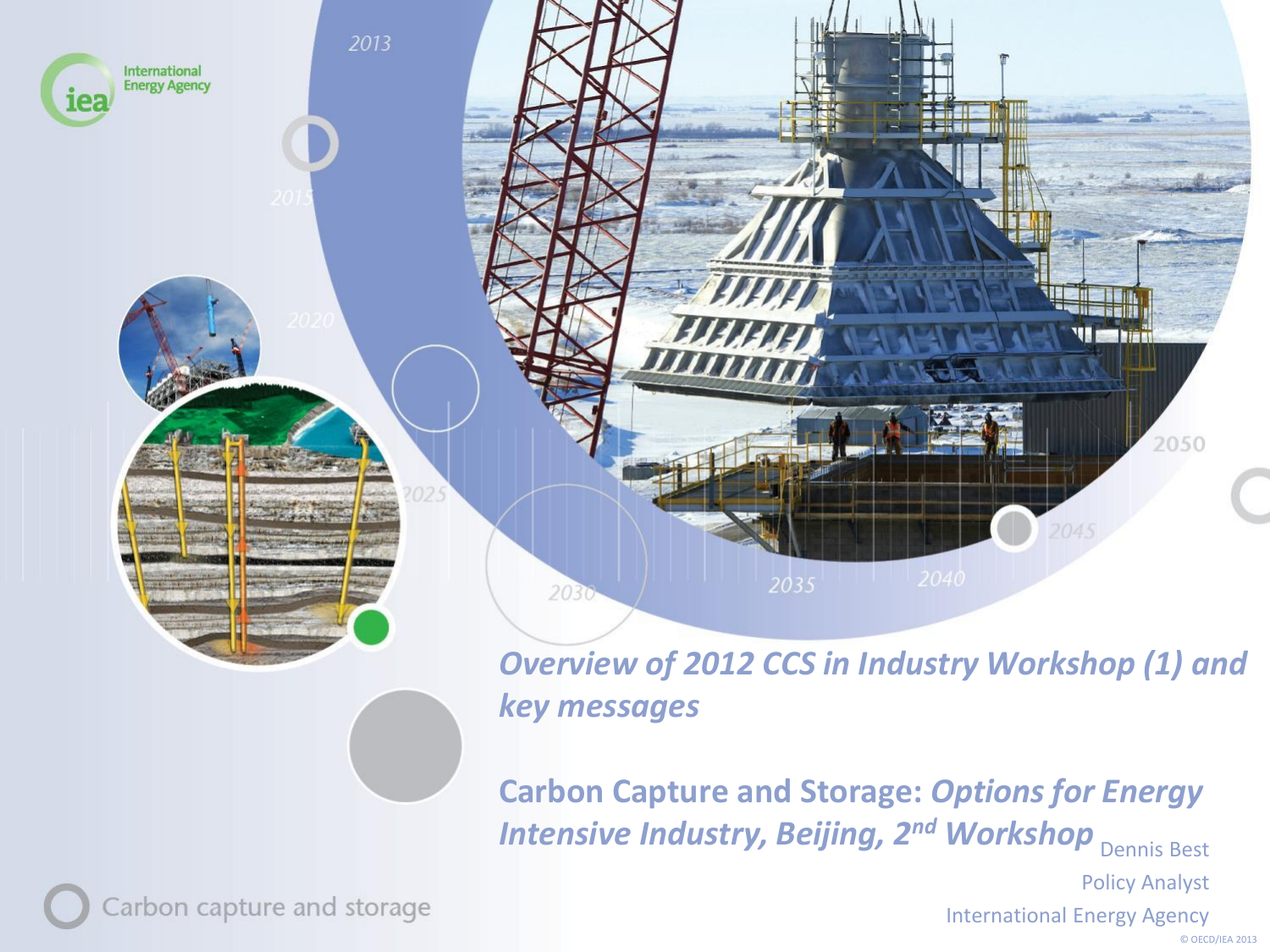



### **CCS in Energy Intensive Industry – Why, Where and When?**

*Why ?*

 **CO2 would have been emitted from commercial facilities outside the power sector.** 

 **Beyond Energy Efficiency, CCS Enables energy-intensive industries to significantly reduce CO<sup>2</sup> intensity.**

#### **Where?**

 **In some sectors (iron and steel, cement, chemicals) process emissions and existing technologies prevent emissions reductions below ~25% unless CCS is applied.**

- $\bullet$  **CaCO**<sub>2</sub>  $\rightarrow$  **CaO** + **CO**<sub>2</sub>
- $\bullet$  **Fe**<sub>2</sub>**O**<sub>3</sub> **+ 3CO**  $\rightarrow$  2Fe **+ 3CO**<sub>2</sub>
- **C** + H<sub>2</sub>**O**  $\rightarrow$  **CO** + H<sub>2</sub></sub> / **CO** + H<sub>2</sub>**O**  $\leftrightarrow$  H<sub>2</sub> + **CO**<sub>2</sub>

#### **When?**

 **Process emissions may have minimal capture cost → excellent early opportunities**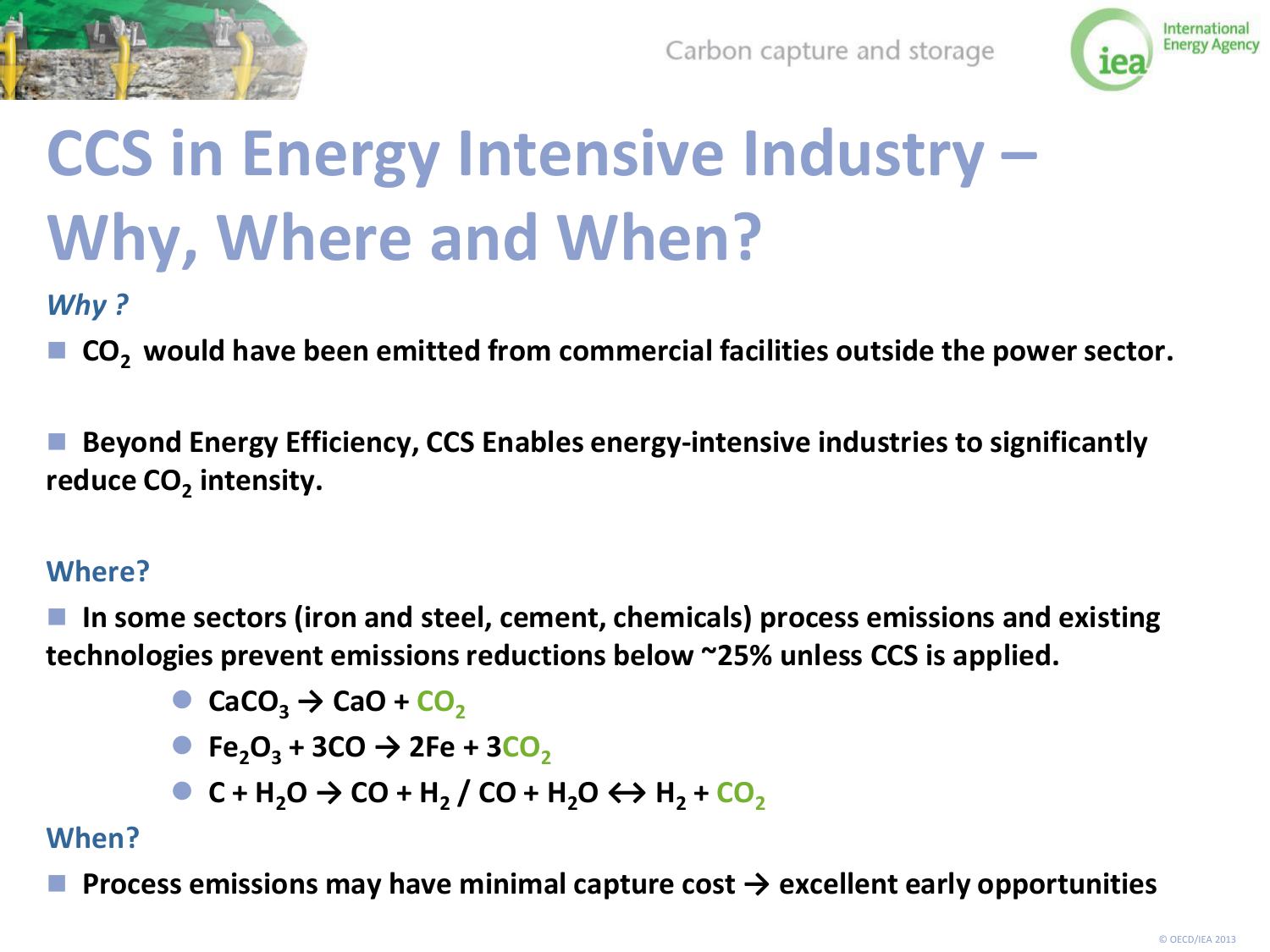



# **Technology Roadmap: CCS in Industrial Applications 2011**



**Technology Roadmap** Carbon Capture and Storage in Industrial Applications



- **Key sectors:**
	- **Biomass/Pulp and Paper**
	- **High-purity**
	- **Iron and Steel**
	- **Refineries**
	- **Cement**
	- **Enhanced Oil Recovery**
	- **Sources and sinks matching**

#### **[http://](http://www.iea.org/roadmaps/ccs_industrial_applications.asp)[www.iea.org/roadmaps/ccs\\_industrial\\_applications.asp](http://www.iea.org/roadmaps/ccs_industrial_applications.asp)**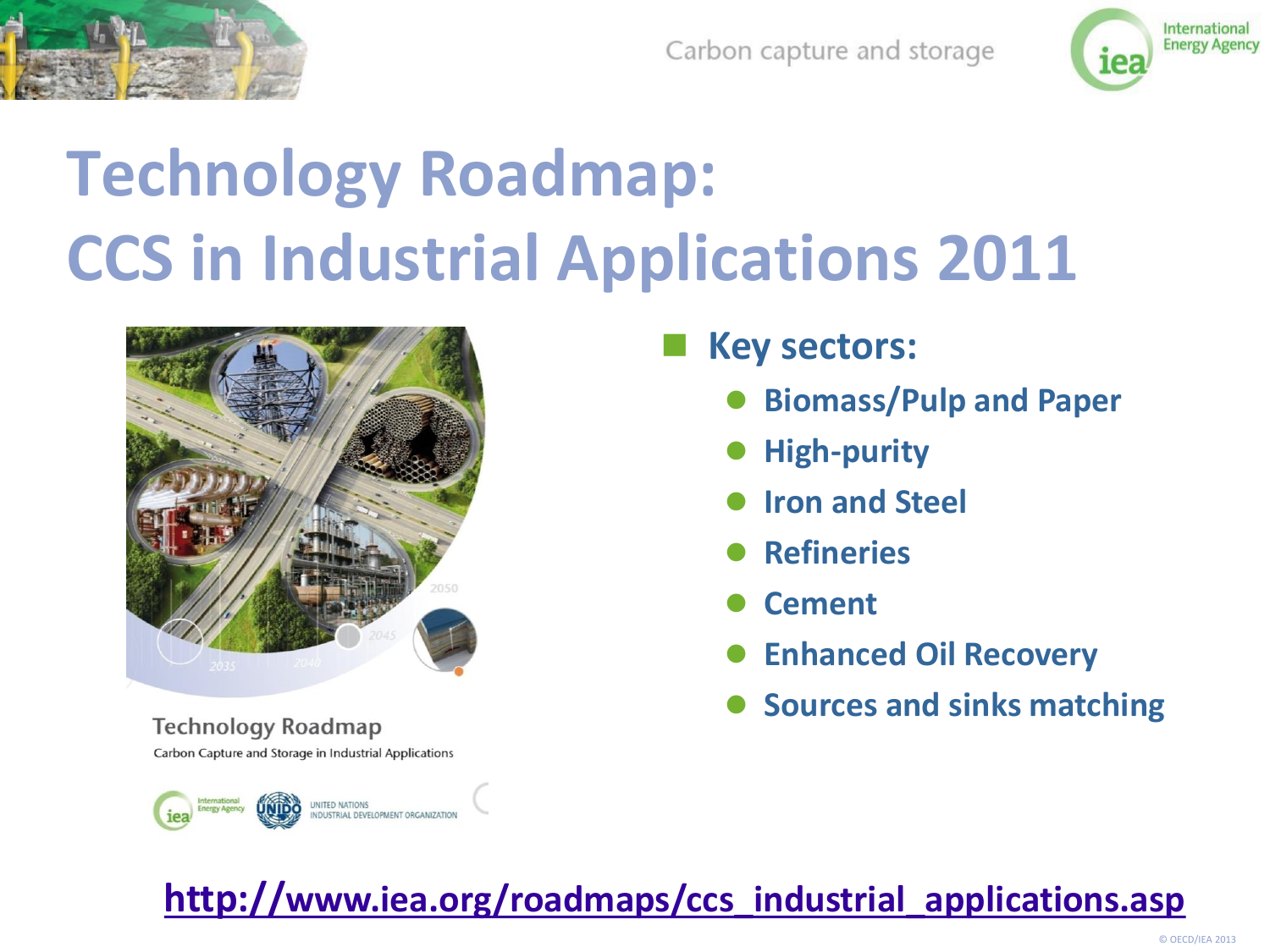



### **CCS Industry roadmap conclusions**



- **A varied picture, many sectors, no one-size-fits-all policy possible**
- But if all emissions are treated equally, high purity CO<sub>2</sub> **emissions are the best opportunities**
- **Industrial agglomerations and clusters - several CO<sup>2</sup> sources to be matched with a suitable sink or reutilisation opportunity, reducing costs**
- **Total investment of USD 3 trillion 2010-2050**

#### **Recommendations:**

- **Variety of incentive mechanisms for varying maturities of technologies**
- **Improve data on emissions, technologies and costs**
- **Public research and development programmes are required to bring more information in the public domain**
- **Governments need to ensure adequate funding for CCS demonstration projects in industrial applications**
- **Continue analysis of business opportunities**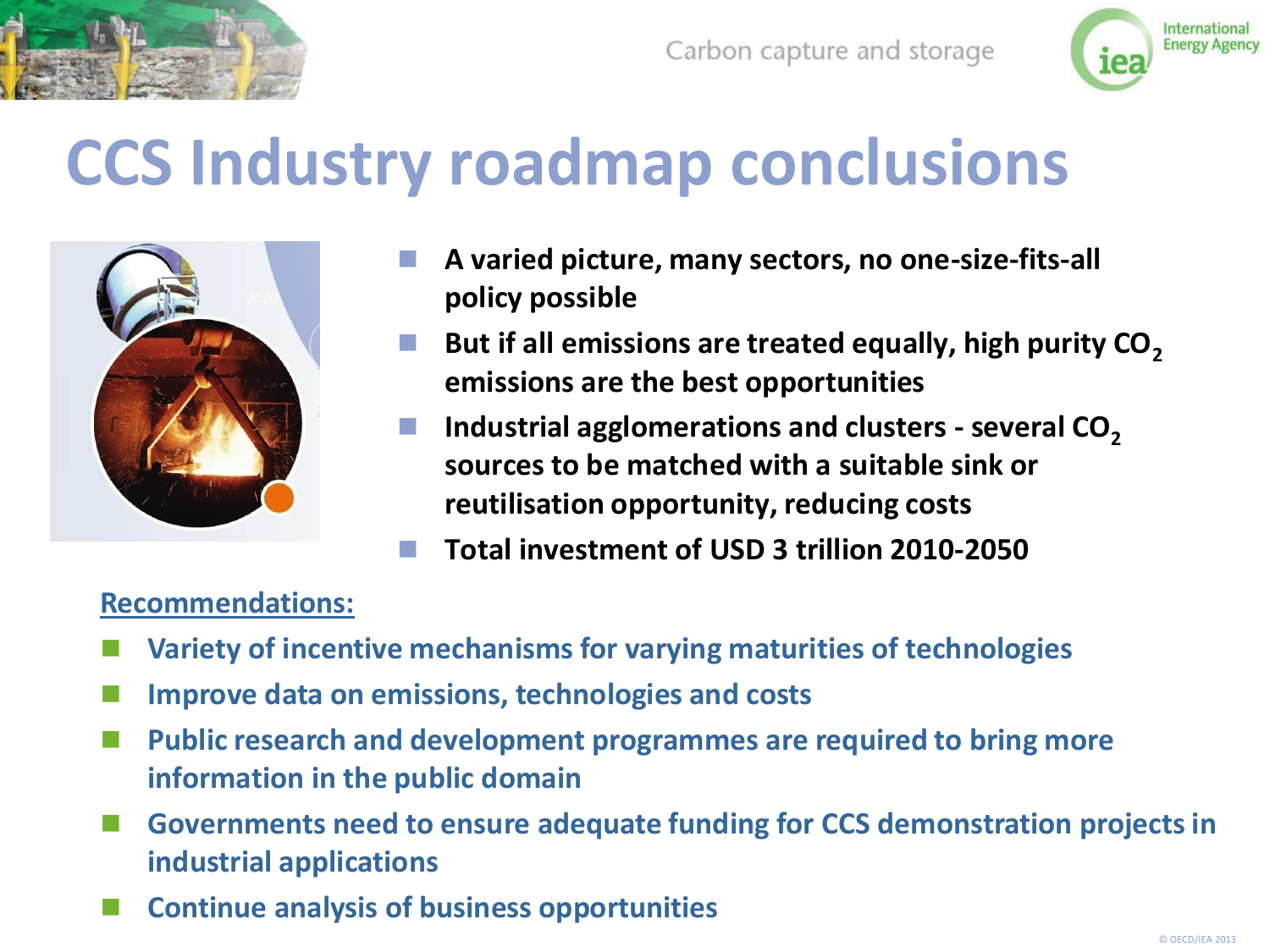



## **CCS in Energy Intensive Industry Workshop Series Objectives**

- Increase understanding of the CCS option in industrial applications to consider beyond power
- Consider sectors at different stages of development with different policy instruments and CCS technical approaches
- Generate knowledge of CCS in industrial applications in the near term
- Identify options to support cost-effective propositions in longer-term
- Building capacity and shaping expectations/options now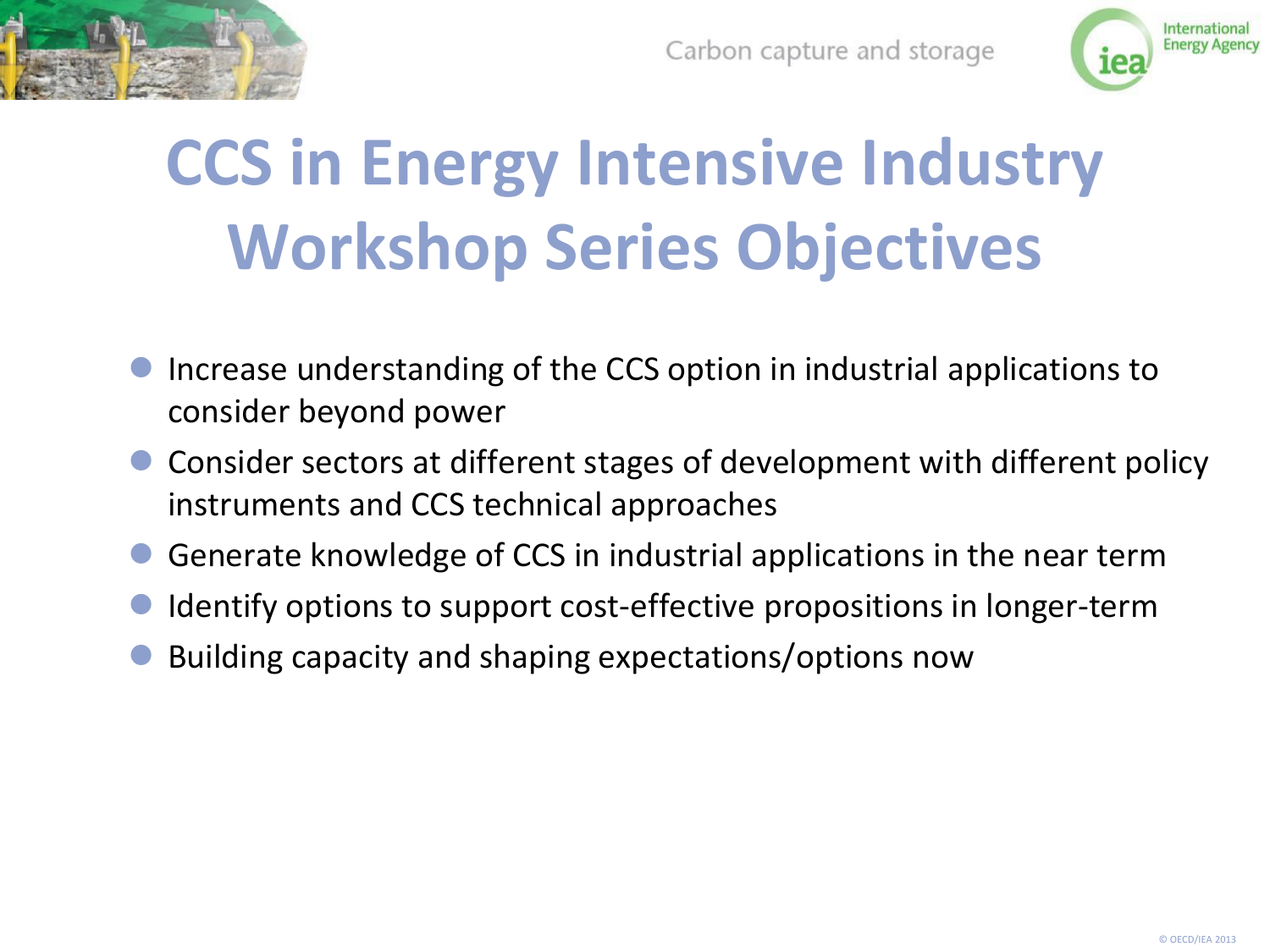



### **Industry Stakeholder Views: Where are the Challenges? And Opportunities?**

#### Challenges

- Exposure of a sector in a given country to international trade must consider sensitivity to international competitiveness
- Relative impact that CCS would have on production cost
- Intra and inter-sectoral coordination and first-mover challenges
- Regulatory dilemma more mature technologies permit regulation
- Perceptions of responsibility/timing
- Inter-regional misalignment of climate policy and capacity expansion

**Opportunities** 

- Integrated into complex industrial sites
- It is not necessary for every country to test every technology at scale, but learning must be shared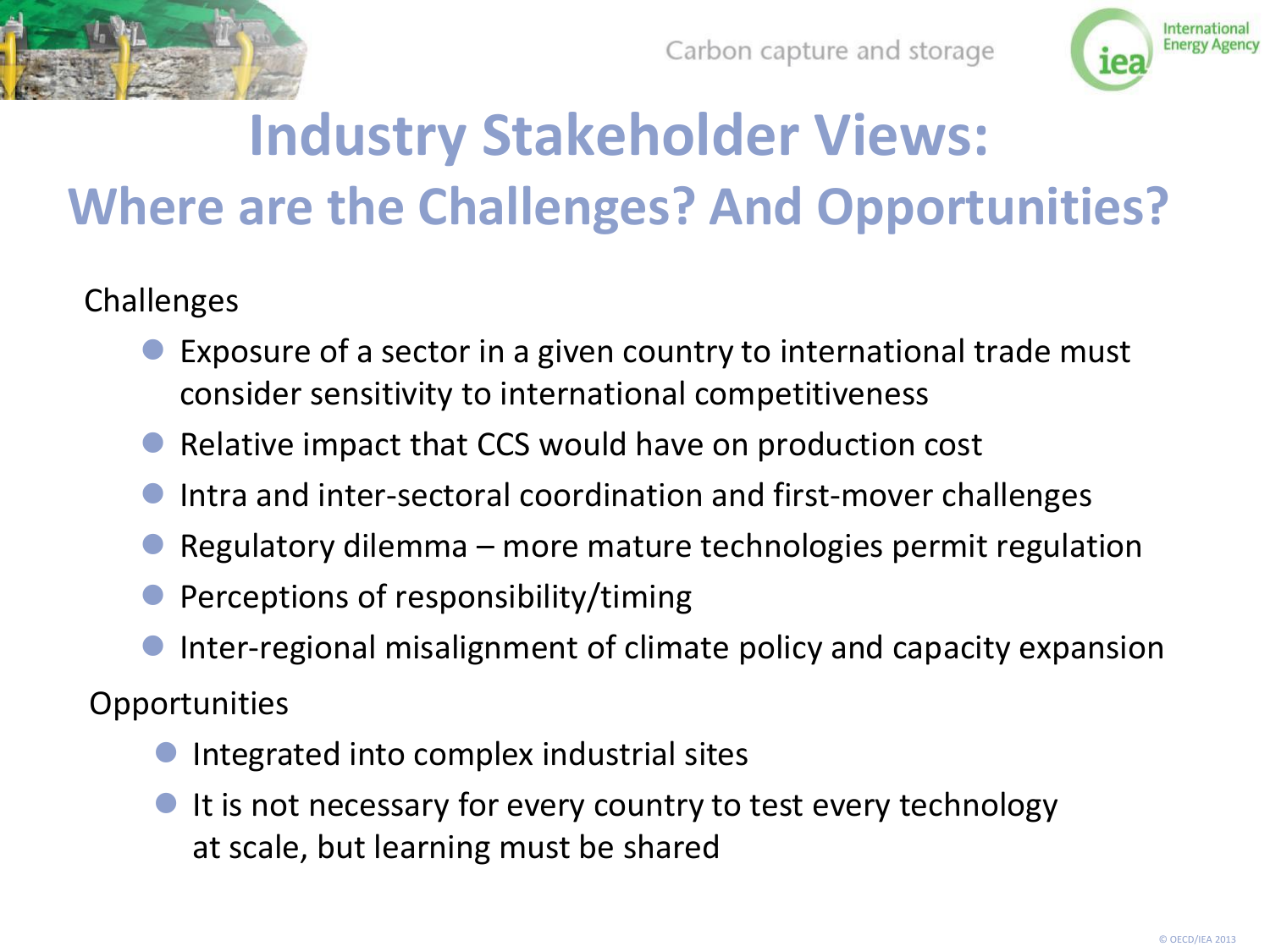



*After power and steel industry, cement industry in China emits the largest amount of CO<sup>2</sup>* - Dr. Shen Lei, Institute of Geographic Sciences and Natural Resources Research, CAS, Secretary-general of China Society of Natural Resources

#### **China Iron and Steel Industry Stakeholder Views**

- Outdated/inefficient Iron and Steel processes/sites
- **Need to improve energy efficiency and employ low-carbon fuels leveraging S&T progress**
- **Extend steel mill's functions to circular economy**
- Encourage use of high-performance steel and increase its operational efficiency
- No two steel mills are alike... Steel is produced w/different processes w/different grades
- Blast Furnace Technology is near theoretical efficiency limit
- Amount of CO2 captured per site far greater than a single site of coal fired power plant
- Emissions from Integrated Steel Mills may have multiple sources and indirect emissions dependent on how you define Boundary Limit
- In addition to direct use of fossil fuels, emissions strongly dependent on By-Product Gases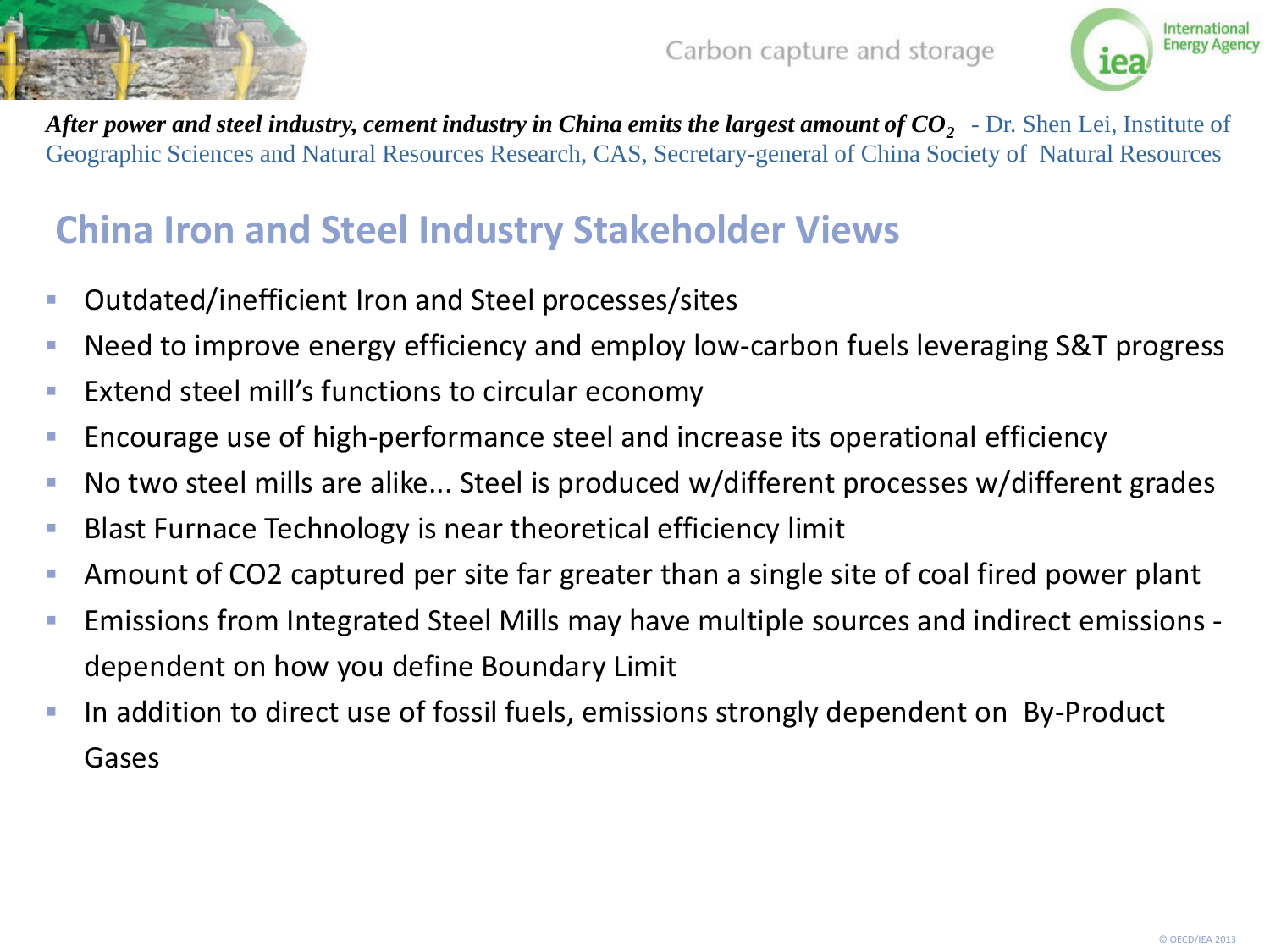



### **Cement Industry Stakeholder Views**

- **Since 1985, China's the largest cement producer in the world, today more than** 50% of world production.
- Increasing CO2 emissions yearly, with 10% China's total CO2 from coal use
- **Approximately 6.6% of total energy consumption in China**
- Requirements based on rapid social and economic development/buildings sector, Residential structures increase significantly
- **Investment into infrastructure and urbanization is speeding up**
- National cement production in 2010 approaching upper limit, and likely will not exceed 2 billion tons in 2020.
- Due to technology improvements, clinker ratio will decrease to 0.55, with the clinker scale in 2020 lower than in 2010.
- **Due to new drying methods and process optimization, power consumption per** unit of production has descended.
- CO2 mineralization/calcium-based industrial solid waste are emerging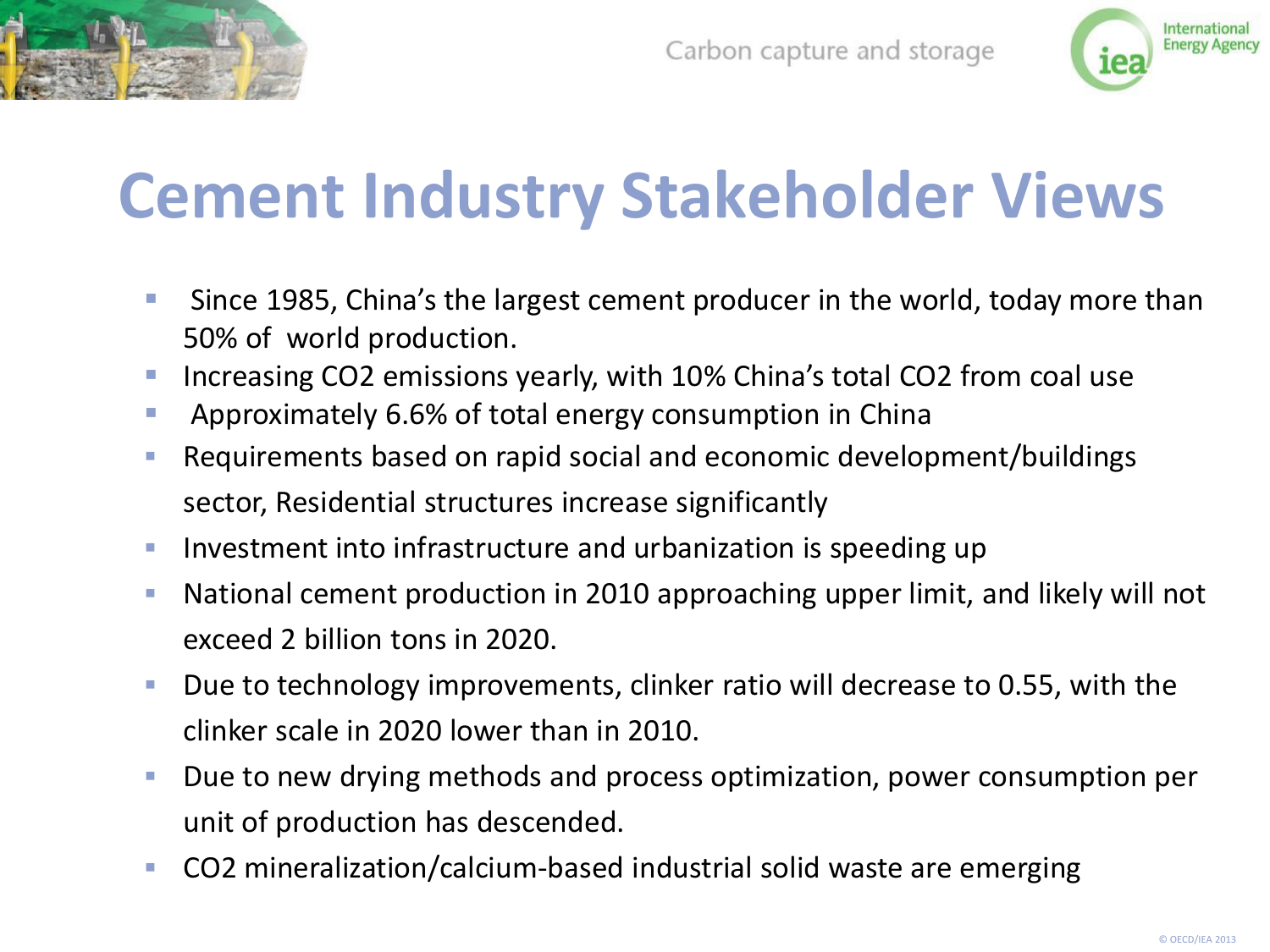



### **Chemical Industry Stakeholder Views**

- For purification process, higher CO2 concentration(>95%) which is ready for storage
- **Lower CO2 concentration and high flow rate for purge gas**
- Direct coal liquefaction project of 1 million tons/y emits 10 million tons of CO2
- **Polyolefin project of 60 million tons/y emits over 360 tons of CO2**
- Coal to natural gas project of 2 billion tons/y will only emit nearly 6 million tons of CO2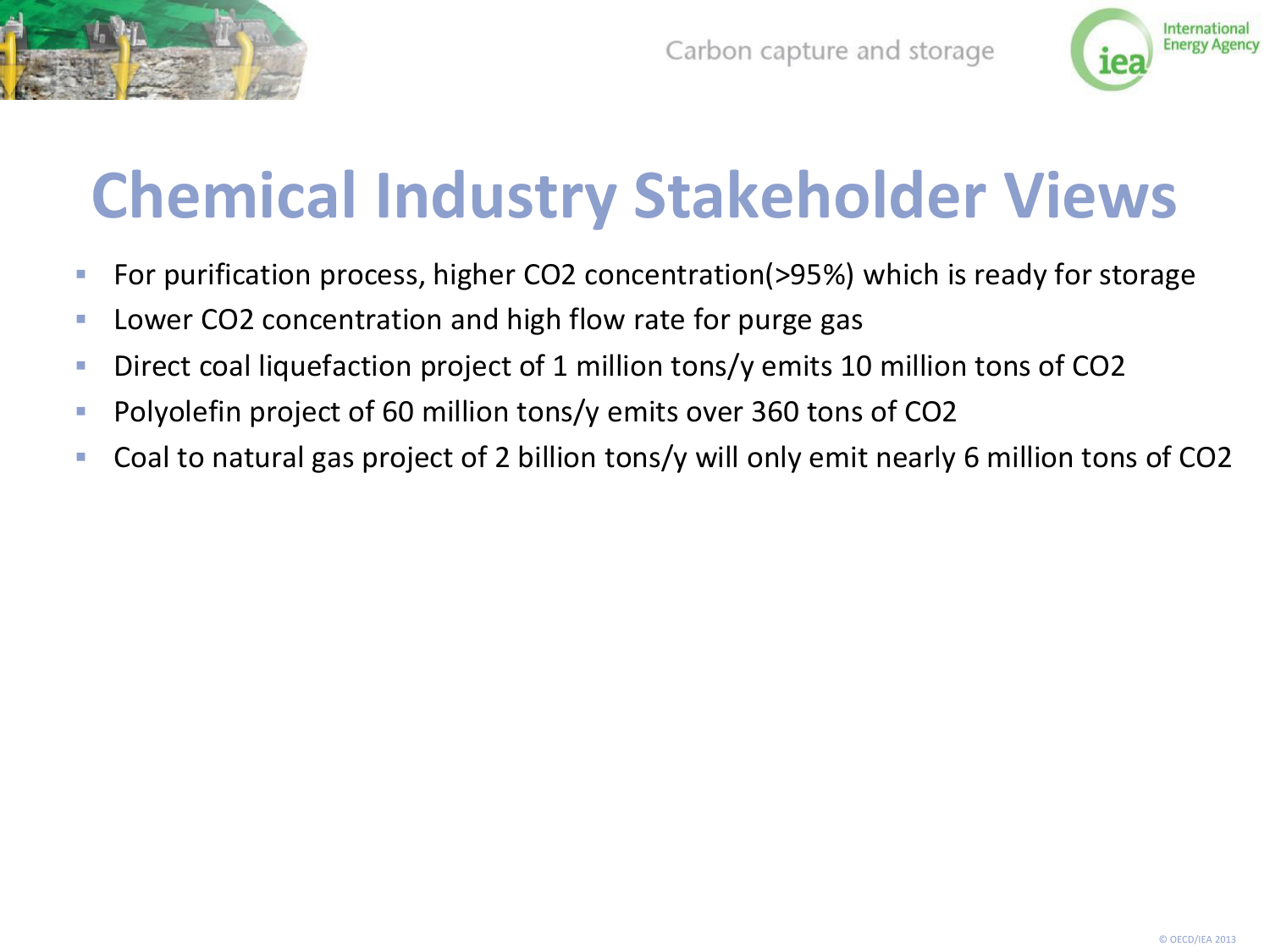



### **Highlighted trends in these sectors…**

- Large-scale reduction of industrial solid wastes and CO2 emission and recycling will require new systems in the iron and steel and cement industries.
- Discharged gases from non-power industry usually have higher CO2 concentration (20~100%), and more complicated compositions.
- CO2 production is not restricted to fuel combustion like in power generation, the conversion of C to CO2 is flexible , such as gasification.
- Lower energy penalty and cost can be achieved in some processes with higher CO2 concentration (early opportunity for CCS.)
- Accounting of CO2 emissions for comparability is essential for deployment of CO2 Capture Technology in Iron and Steel and other sectors.
- Globally consistent methodology needed for normalised CO2 emissions comparable between regions and better benchmarking (CO2 Avoidance Cost).
- Establish MRV systems of CO2 emissions and standardized monitoring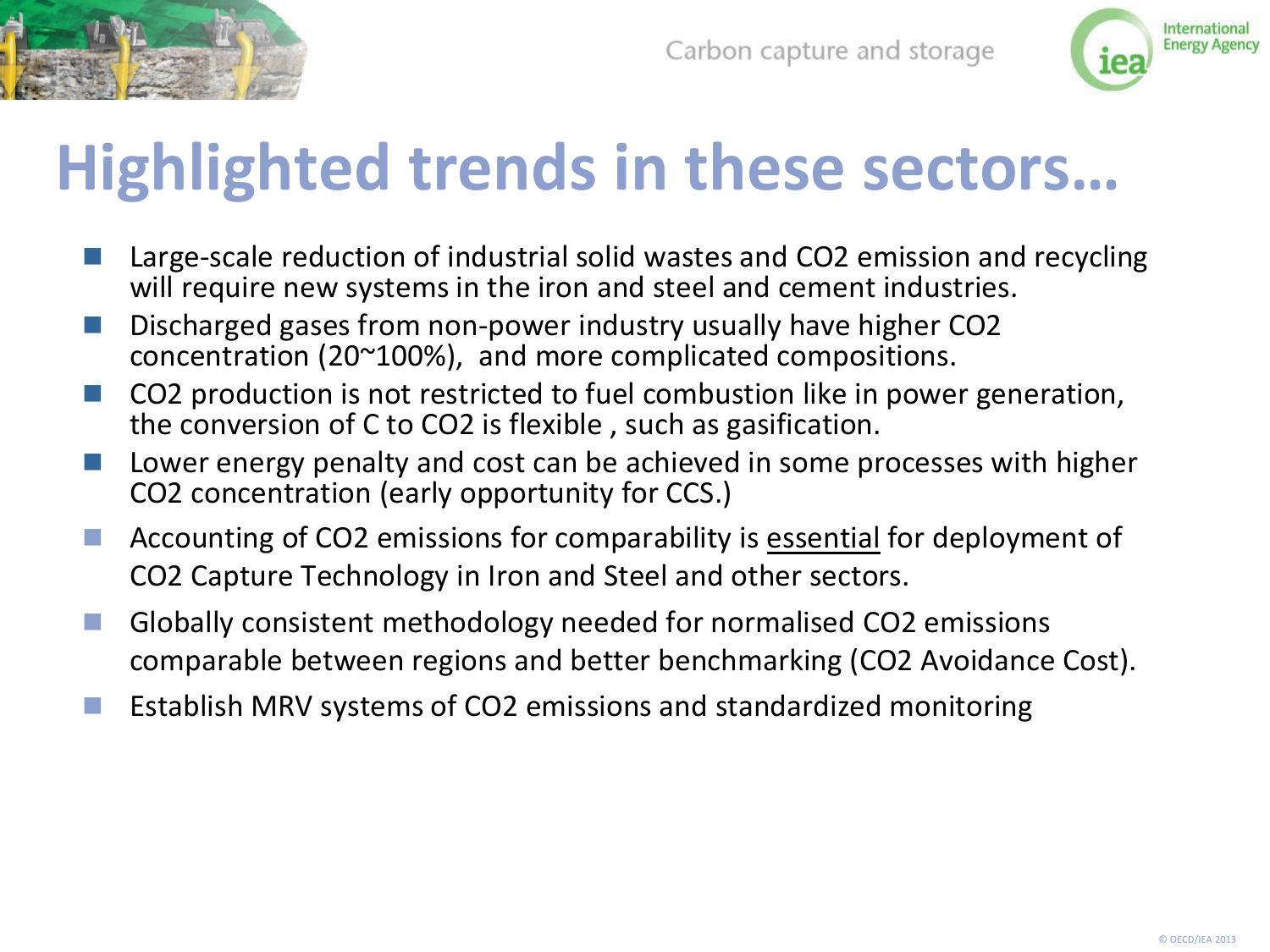



### **Workshop perspectives on costs**

- CO2 may be captured at cement plants Post-combustion capture may be low risk option and well suited for retrofit but costs are high
- Cement plants need to be close to other CO2 sources to minimise transport costs (CO2 captured is  $0.5$ -1.0 Mt/y  $\sim$  100-200 MWe coal fired power plant)
- **Pre-combustion capture is not easy to achieve, but could be more cost** competitive in longer term
- **Post Combustion/retrofit advantages for cement plants Plant is** unaffected as long as transport and space is available, stringent flue gas cleaning may be required
- Disadvantages large quantity low pressure steam needed for solvent stripping = on-site CHP required
- Oxy-combustion in cement similar costs to capture at large power plants
- **Most cement production in developing countries where abatement costs** may be lower, and plants often larger
- Imports of cement from countries w/out CO2 abatement may be a concern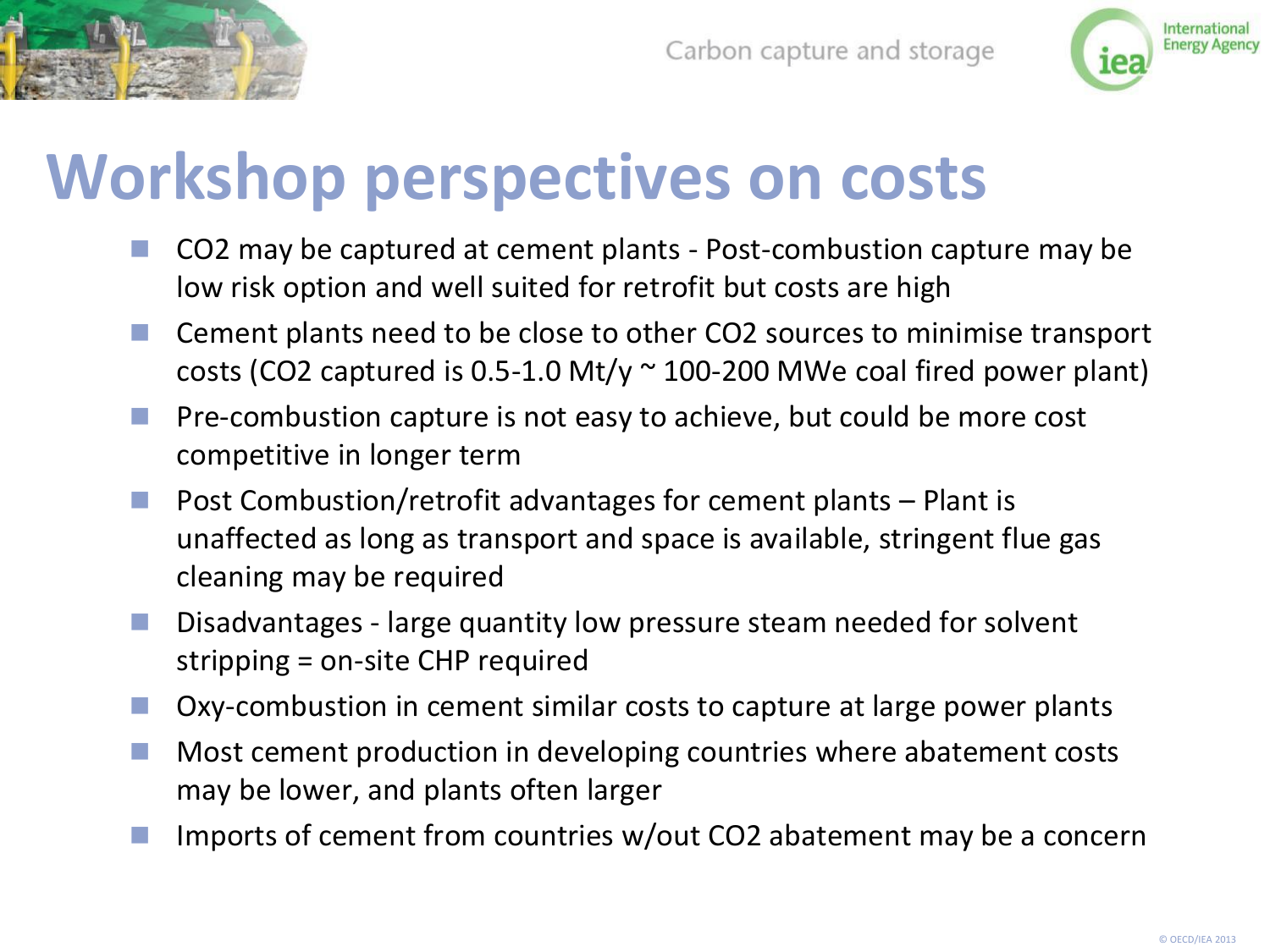



# **Generating knowledge**

- Importance of shared experience with integrated projects
- Ammonia, methanol, steam reformers, ethanol, gas processing, gasifiers
- Deliver knowledge of integration and pre-commercial storage sites
- Ready for deployment with storage site monitoring and demonstration by next decade
- More pilots to exploit synergies/crossover knowledge
- Blast furnaces, cement kilns, cat crackers, process heaters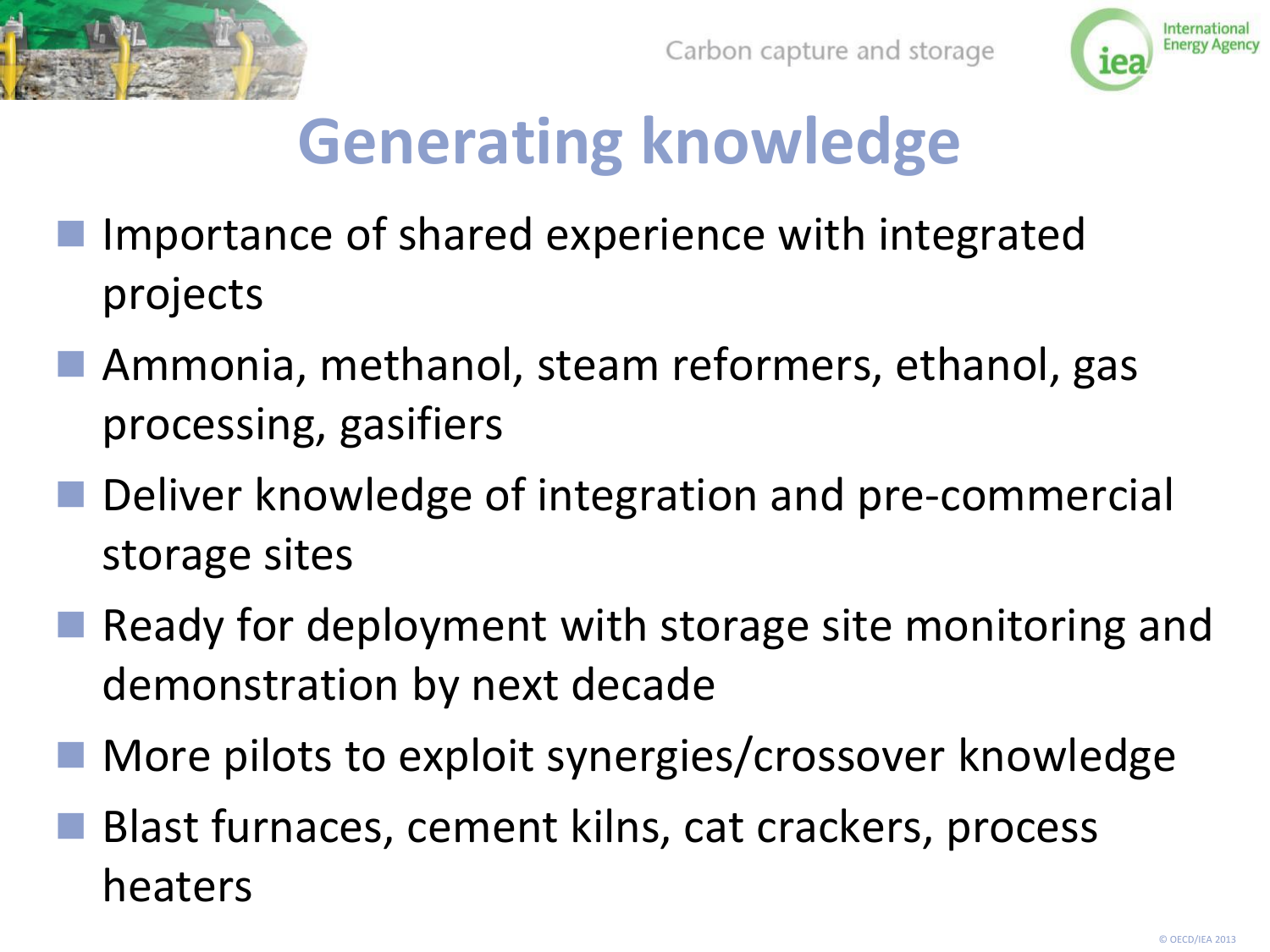



### **Examples of collaboration**

### ULCOS (Ultra‐Low CO2 Steel), since 2004

- $\bullet$  Evaluated technologies to reduce CO<sub>2</sub> intensity by >50%; 2 pilot tests
- Up to 2010, funded by 48 industry members (60%) and EC (40%)
- Patents owned and managed by inventor firm, but use rights shared
- ECRA (European Cement Research Academy), since 2003
	- $\bullet$  Considers CO<sub>2</sub> capture designs and economics, including lab-scale test
	- 40 cement producers (3 of 4 main global equipment suppliers)
	- No public funding
	- IPR waived by members, who share all results
- Plus: COURSE50, CO2 Capture Project
	- But, EU sectoral roadmaps are sceptical about CCS (steel, cement, paper)